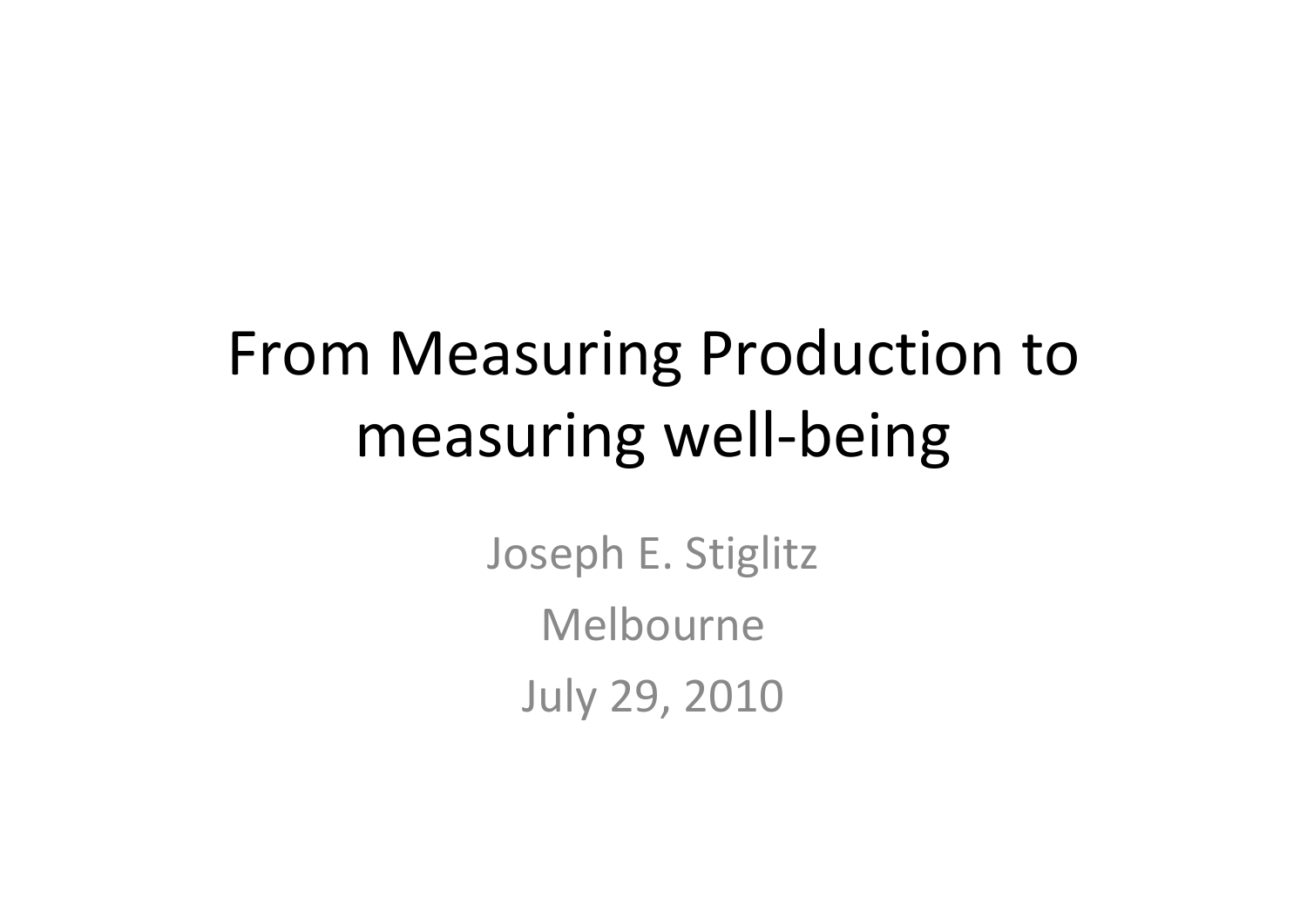### What you measure affects what you do

- Which is why accounting/accounting systems are so important
- Bad accounting played <sup>a</sup> big role in the current economic crisis
	- –Partially related to failures of market prices
	- – $-$  But also partially related to accounting rules
		- Banks were allowed to move things off balance sheet
		- We weren't measuring what we should be measuring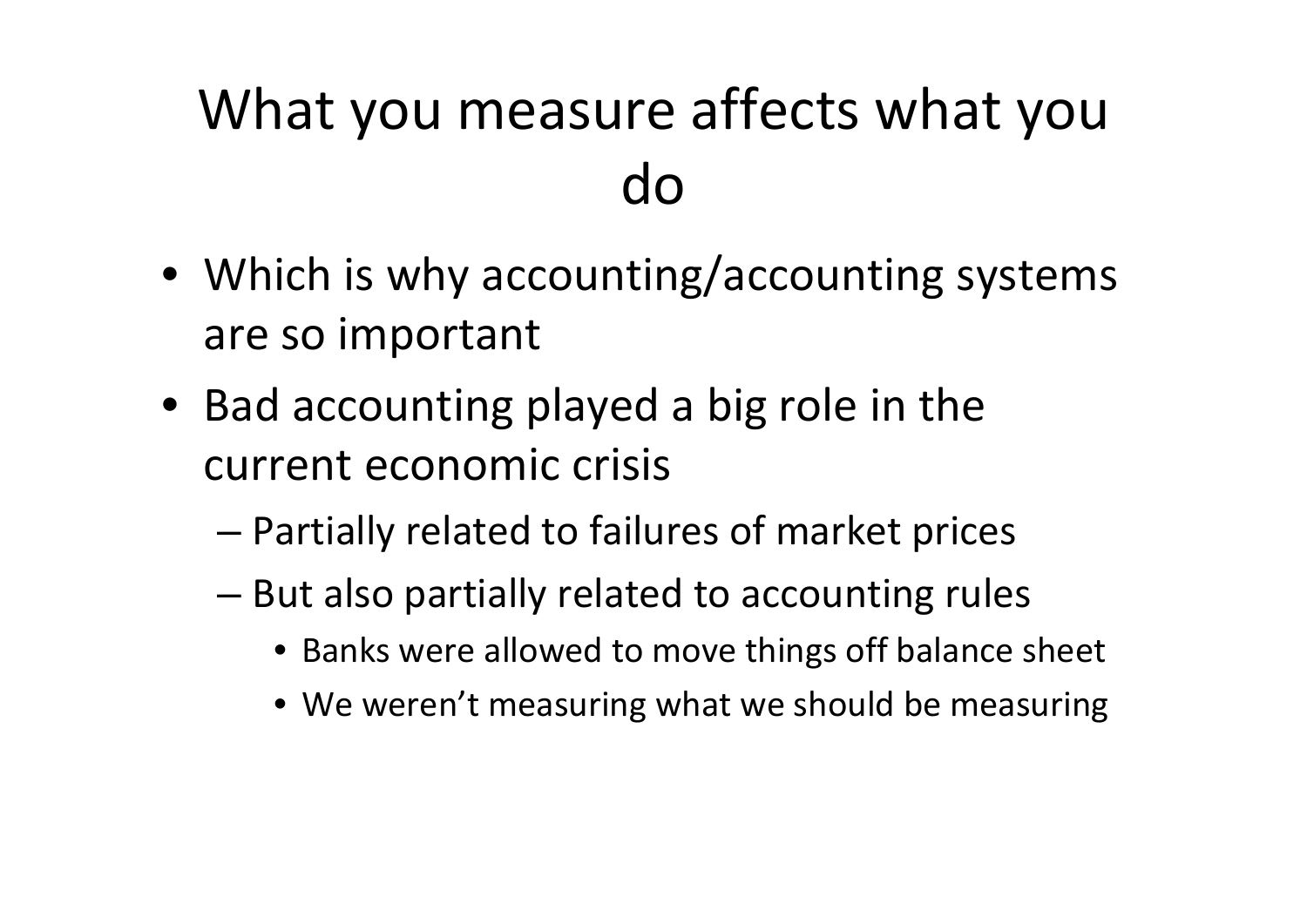- GDP was created to measure marketoutgrowth of Keynesian economics
- But overtime evolved into <sup>a</sup> measure of well being
- Never intended to be <sup>a</sup> measure of well‐being
- And is increasingly facing problems even as <sup>a</sup> measure of market production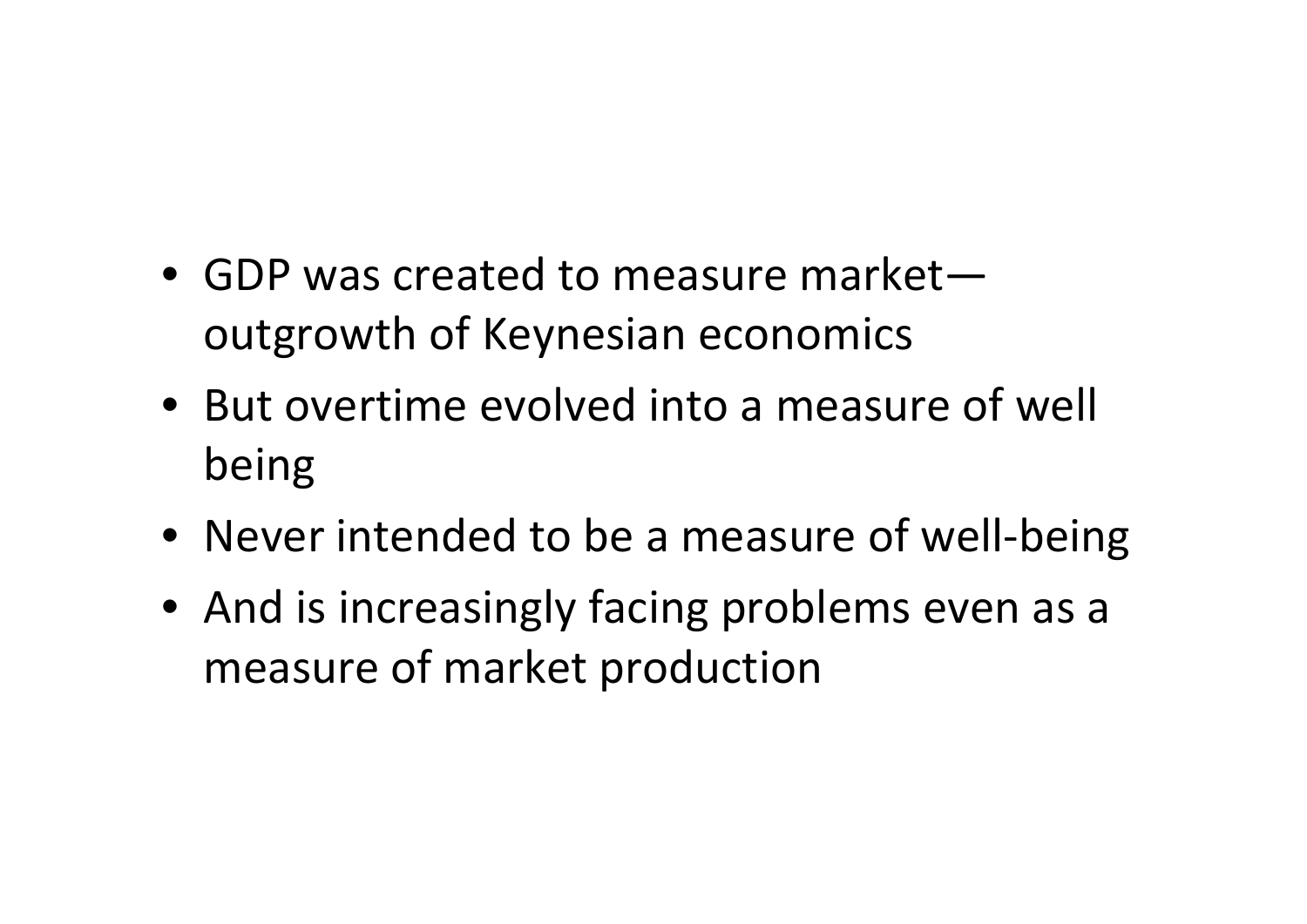- Large number of econometric studies analyzing determinants of economic performance
	- – $-$  But if the measurement of performance is flawed, then inferences drawn from such measures is at risk of being flawed
	- – US appeared to be doing well before the crisis
		- 40% of profits in corporate sector—phony
		- 30‐40% of investment was in real estate sector—bubble prices
	- Markedly different views of "good" performance provided by UNDP HDI indicator at GDP per capita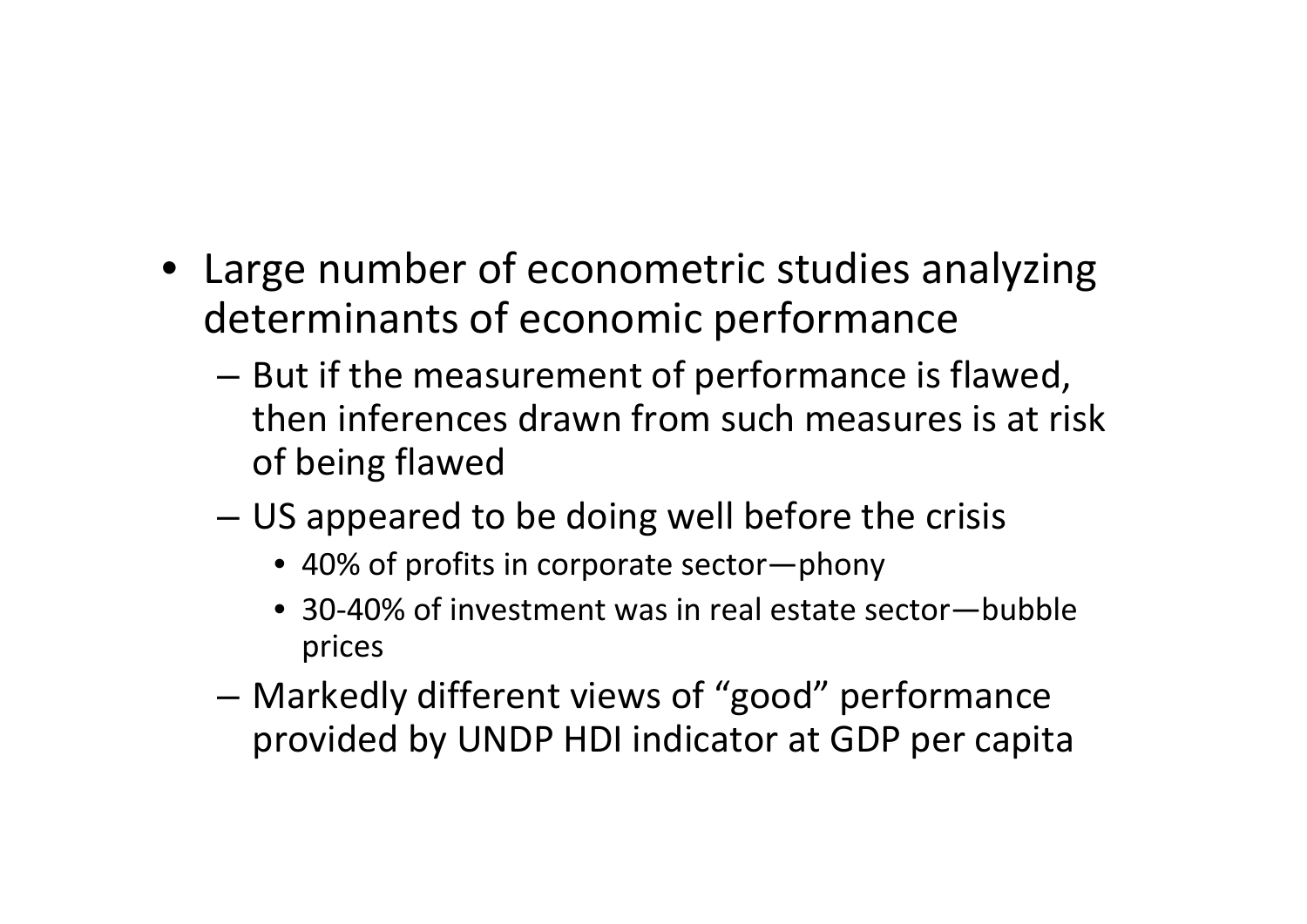- Accounting can be viewed as part of the economics of information
	- – Part of our information system that enables us to make appropriate decisions
- Example: every firm takes into account depreciation of capital
- But national income accounting doesn't take into account depletion of natural resources/degradation of environment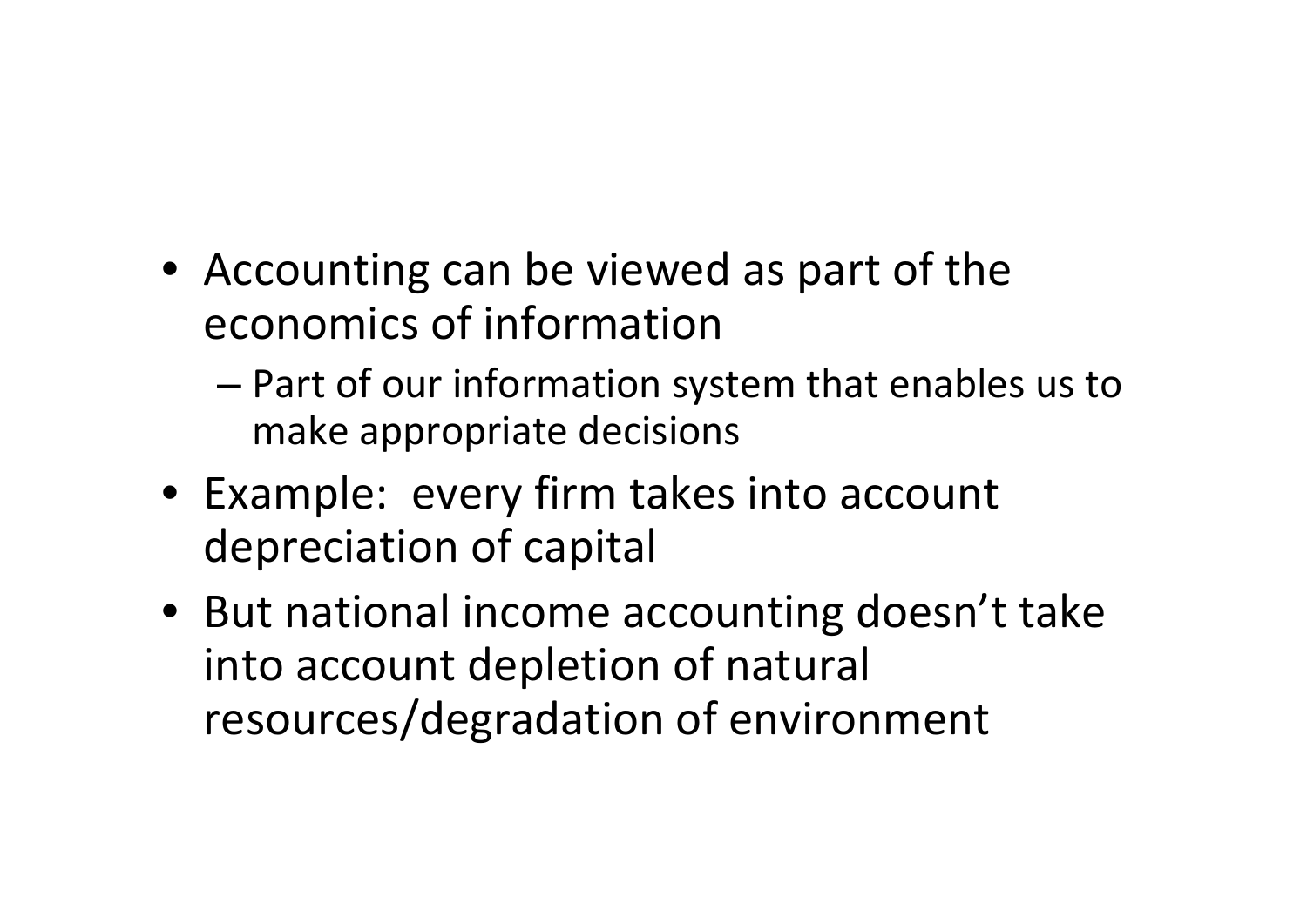### Why the International Commission?

Two concerns:

- 1. Numbers didn't seem to reflect individual perceptions of what was going on
	- Leading to mistrust of government
	- – Example: in US, GDP per capita has been going up year after year (until 2009), but most families were actually worse off, year after year
- 2. Government given conflicting objectives
	- Should it maximize GDP
	- Or should it pay attention to environment
	- Some of these conflicts are "fake"—would disappear with appropriately defined measures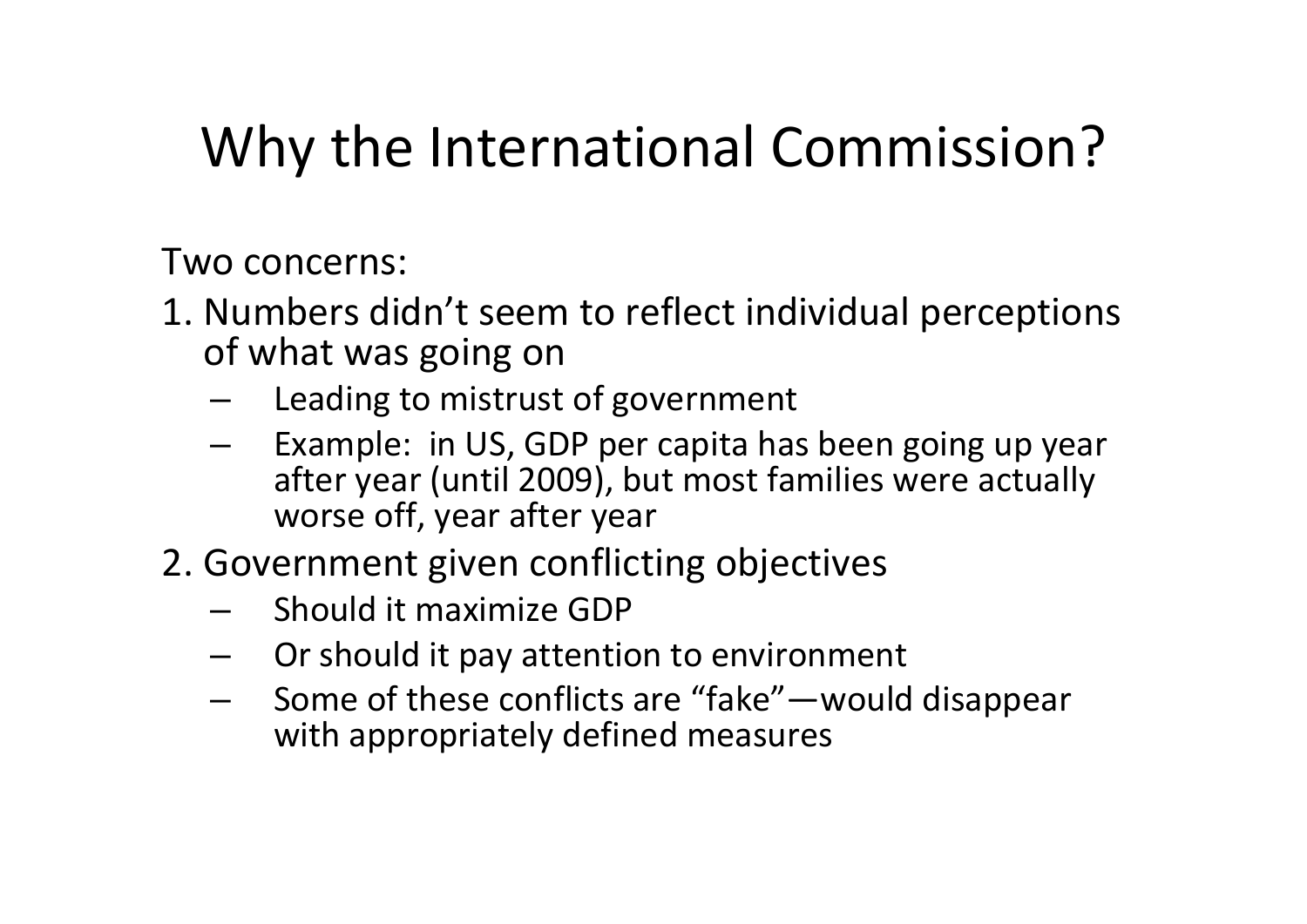# Three Working Groups

- Traditional problems with income measurement
	- Many of these problems have been long recognized
		- Government
		- Quality adjustments
	- – $-$  But their significance has grown
- Assessing well-being
	- New tools allow better assessment
	- Often marked discrepancies with GDP
- Sustainability
- Cross cutting issue: income distribution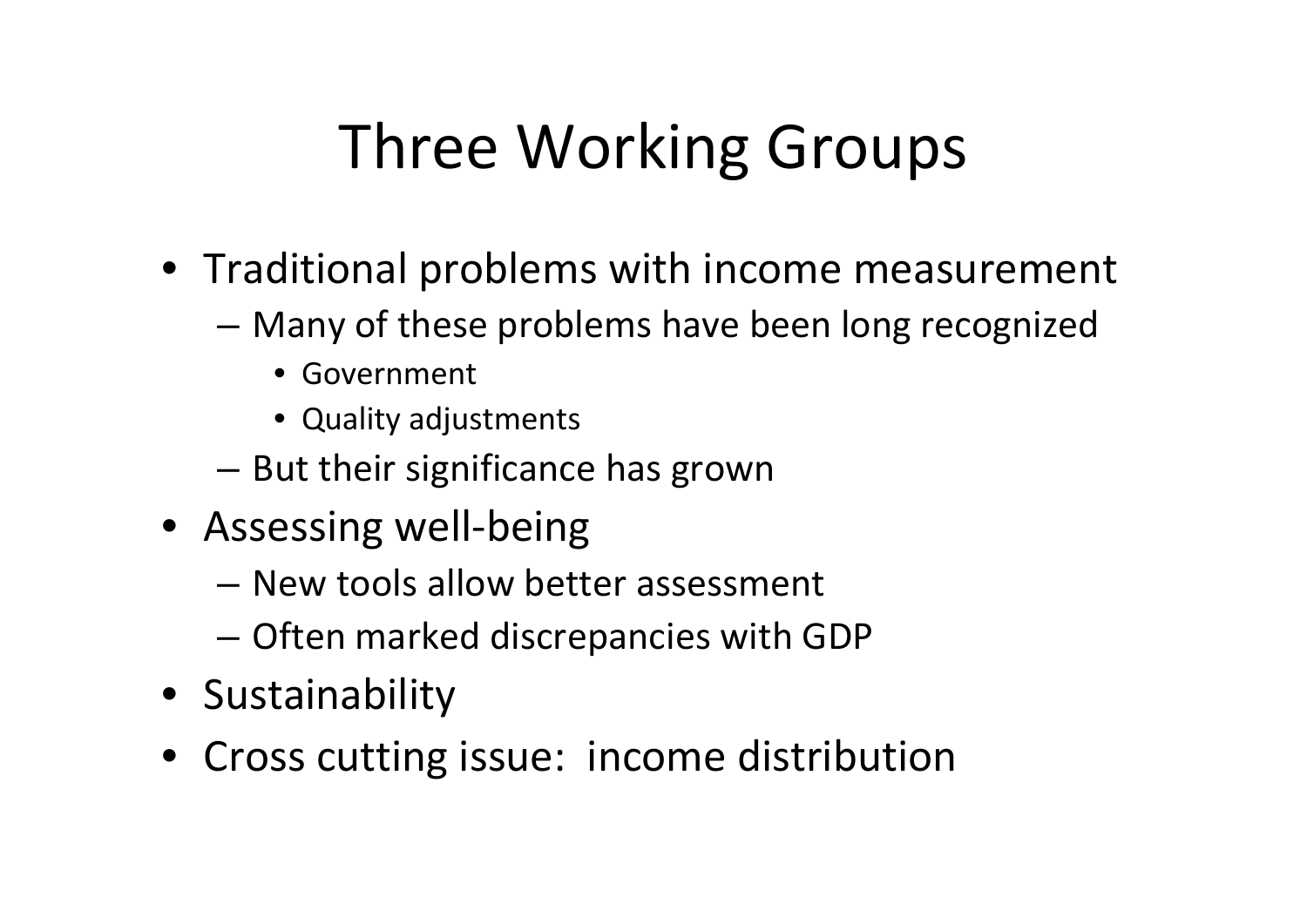## Single Indicator or Dashboard

- Clear that one could not construct <sup>a</sup> single indicator that would summarize all the relevant information
- Especially since some prices might not be reliable
- Challenge—find <sup>a</sup> small set of indicators that provide <sup>a</sup> good picture of how well the economy is doing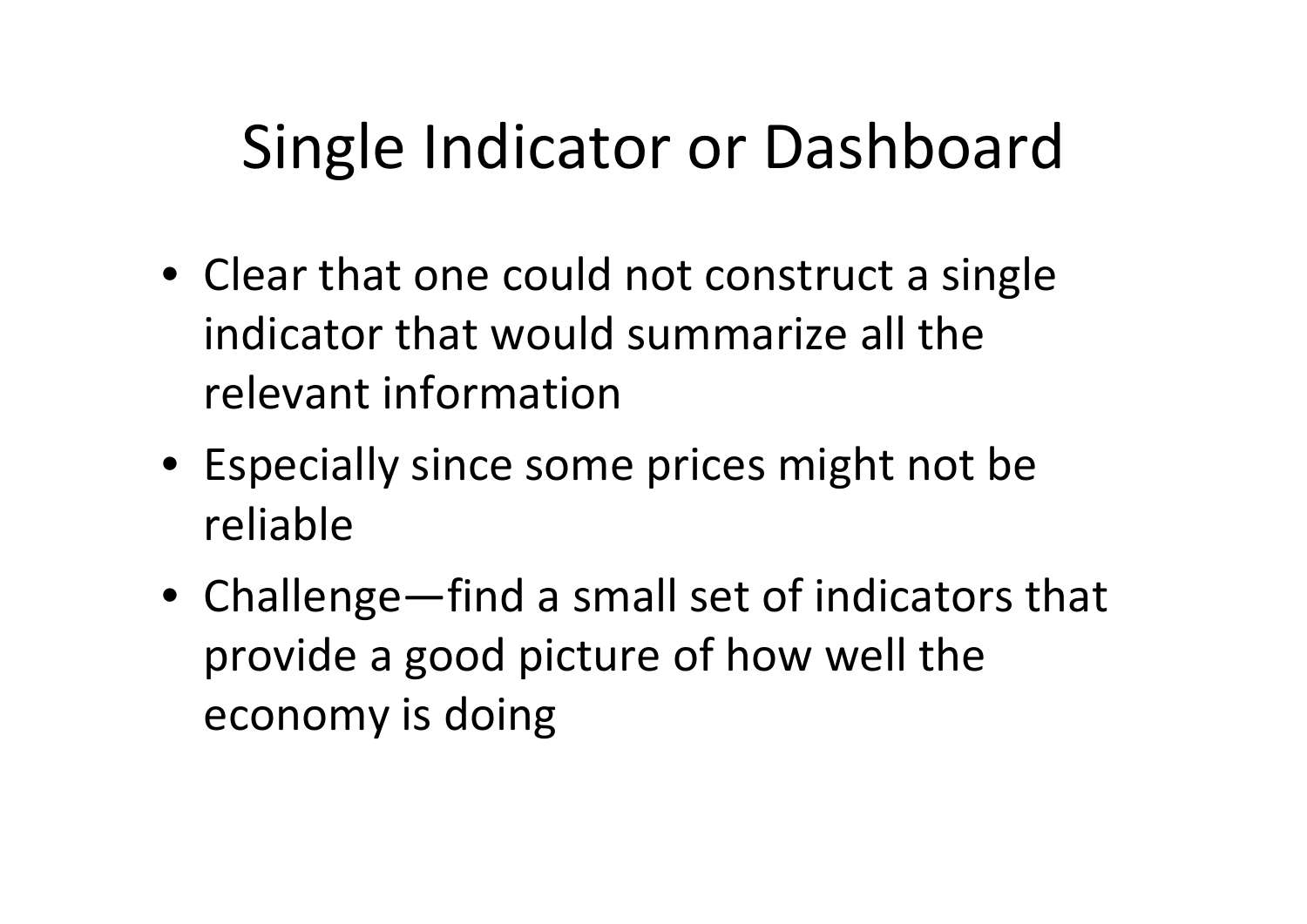# Traditional measurement problems

- In public sector, measurement of output by input
	- – $-$  Implicit assumption about productivity
	- increasing size of public sector meant that this is an increasingly important problem
	- – Some European countries have already begun to tackle the problem
		- Difficult—not just years of schooling; need measure of quality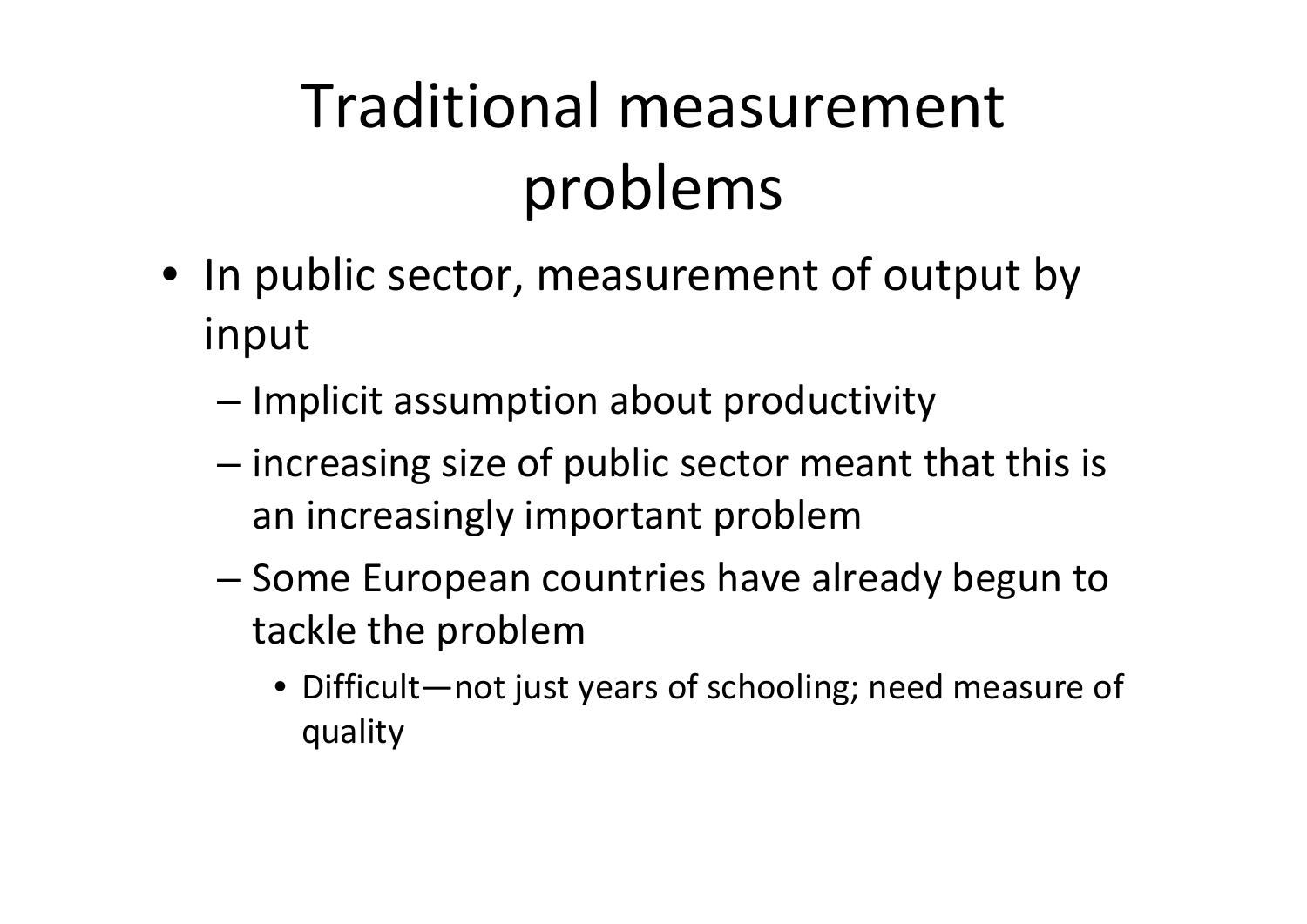#### Health care sector

- Large parts publicly provided; other parts prices distorted
- Again, tend to measure output by input
- $\bullet$ • Have some output indicators (life expectancy, etc)
- $\bullet$  US spends more than others, outcome poorer
	- Would like to measure "value added"—perhaps Americans are inherently not as healthy as those in other advanced industrial countries
	- More likely explanation: economic and social system leads to patterns of living/consumption that is less healthy
		- Increasing problem of obesity
		- Fast foods, stress
		- Then medical system is "undoing" damage caused by other parts of the economic system
- Explains <sup>a</sup> large part of difference in income per capita in US and some European countries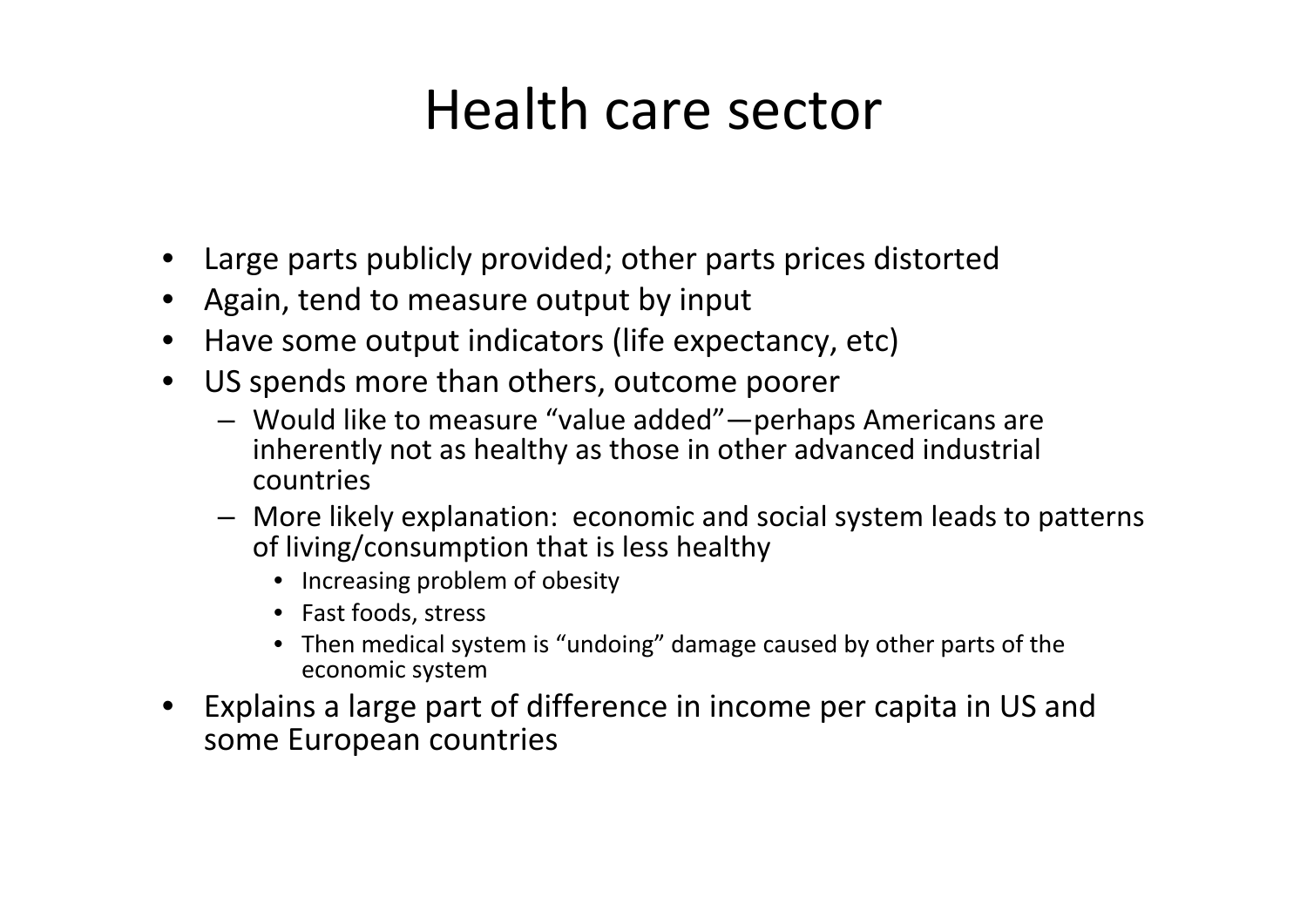## Household Production and Leisure

- Some of increase in measured GDP is shift from (unmeasured) household production to measured market production—not real increase in well‐being
	- – $-$  Reduced time in home may even be reducing investments in children
- Individuals care about leisure
	- – $-$  But GDP only looks at income
	- Marked changes in leisure/differences in leisure across countries
		- Particularly pronounced over last 30‐40 years
	- – Again, much of the difference in GDP per capita is related to differences in hours worked
		- France even has higher output per hour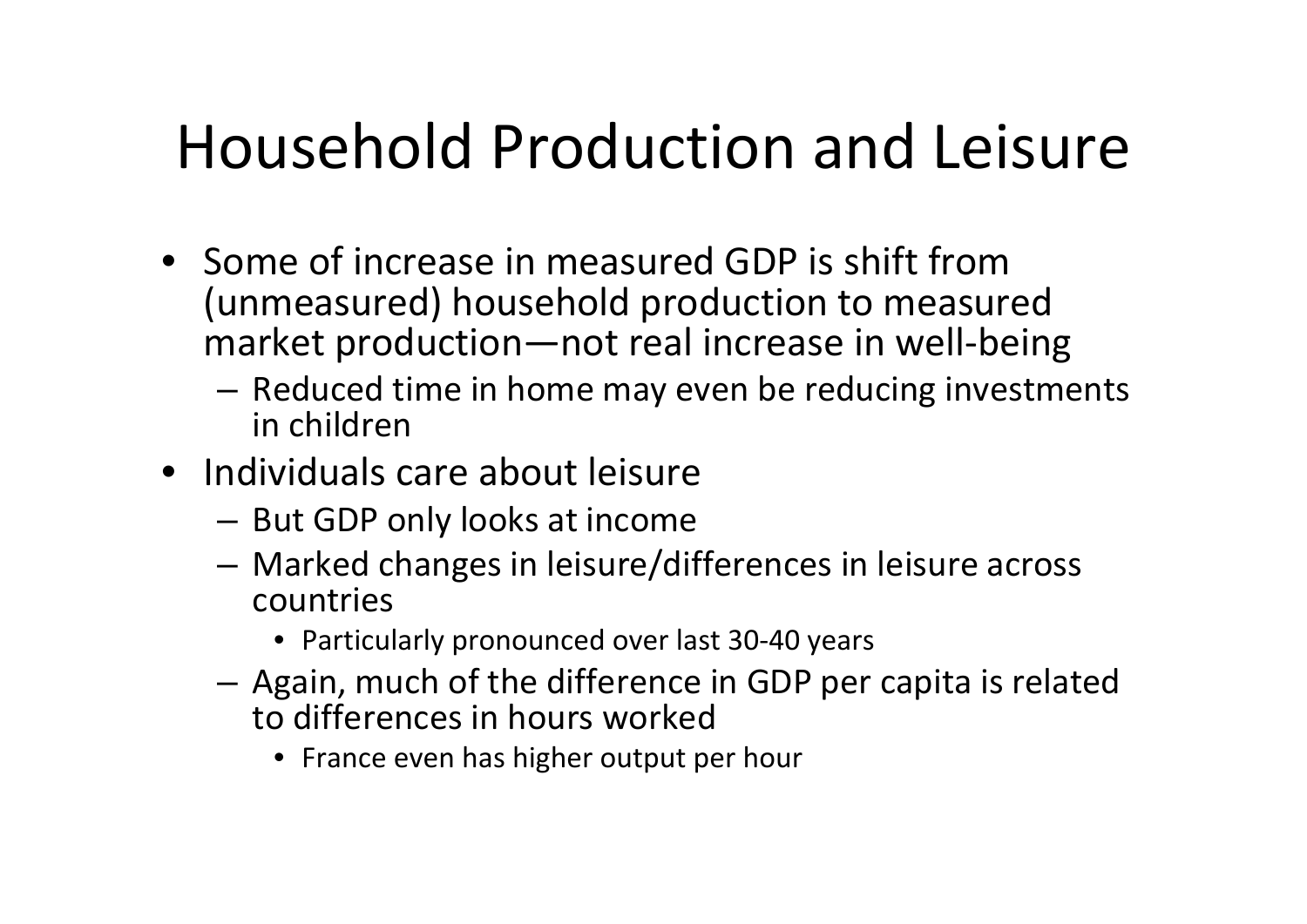## Measurement of Well-being

- We often do not measure what we care about
- Studies show that people care about
	- –- Connections (Putnam)
	- – Work (quality of work and workplace)
		- Negative effects of unemployment cannot be offset just by giving people income
	- Health
	- Education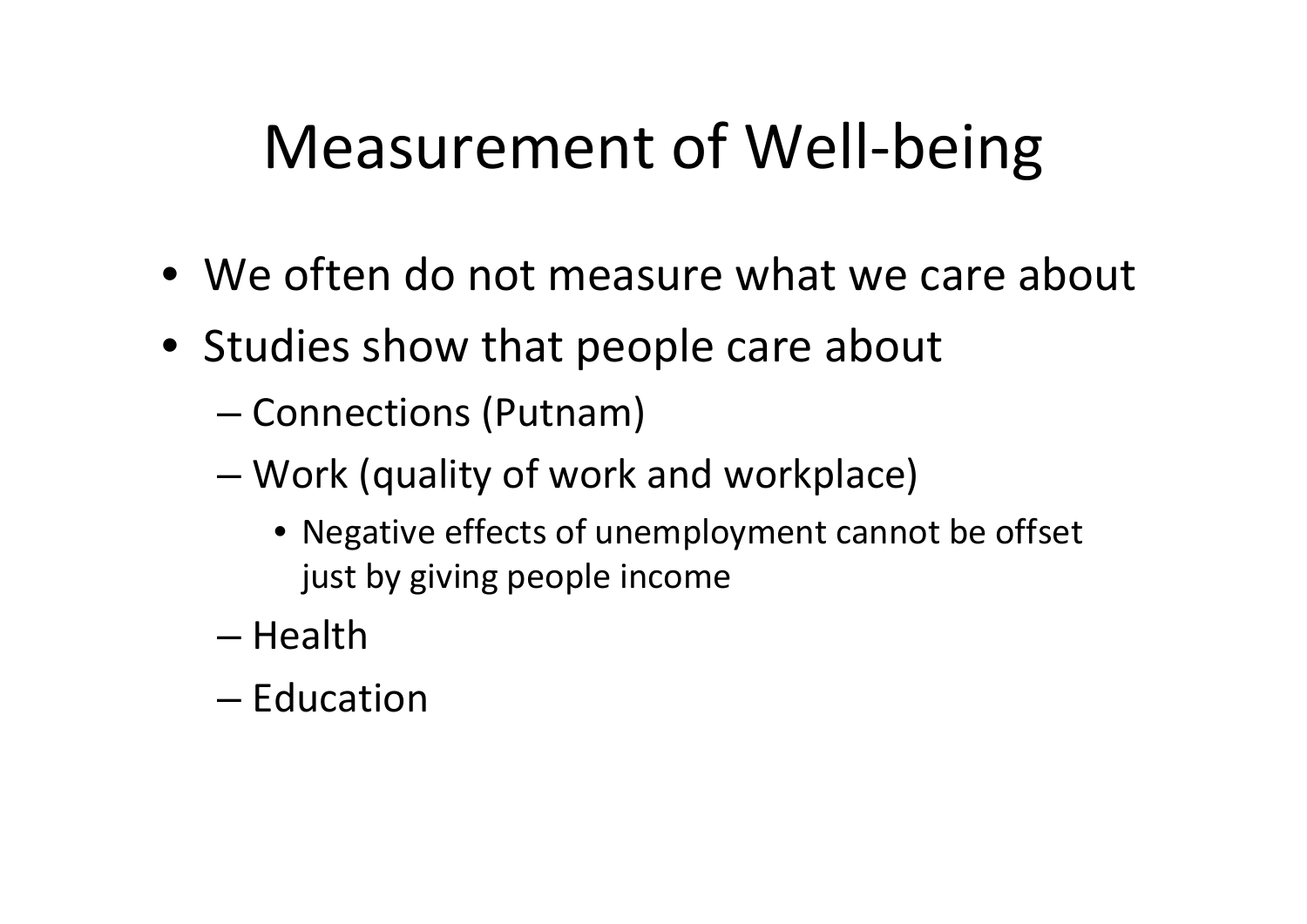# Sustainability

- What matters is not just consumption today but "lifetime" consumption
- For a society—we care about future generations
- Best way of assessing whether consumption is sustainable is an assessment of what is happening to (total) wealth
	- – $-$  If wealth is decreasing, then current consumption levels are not sustainable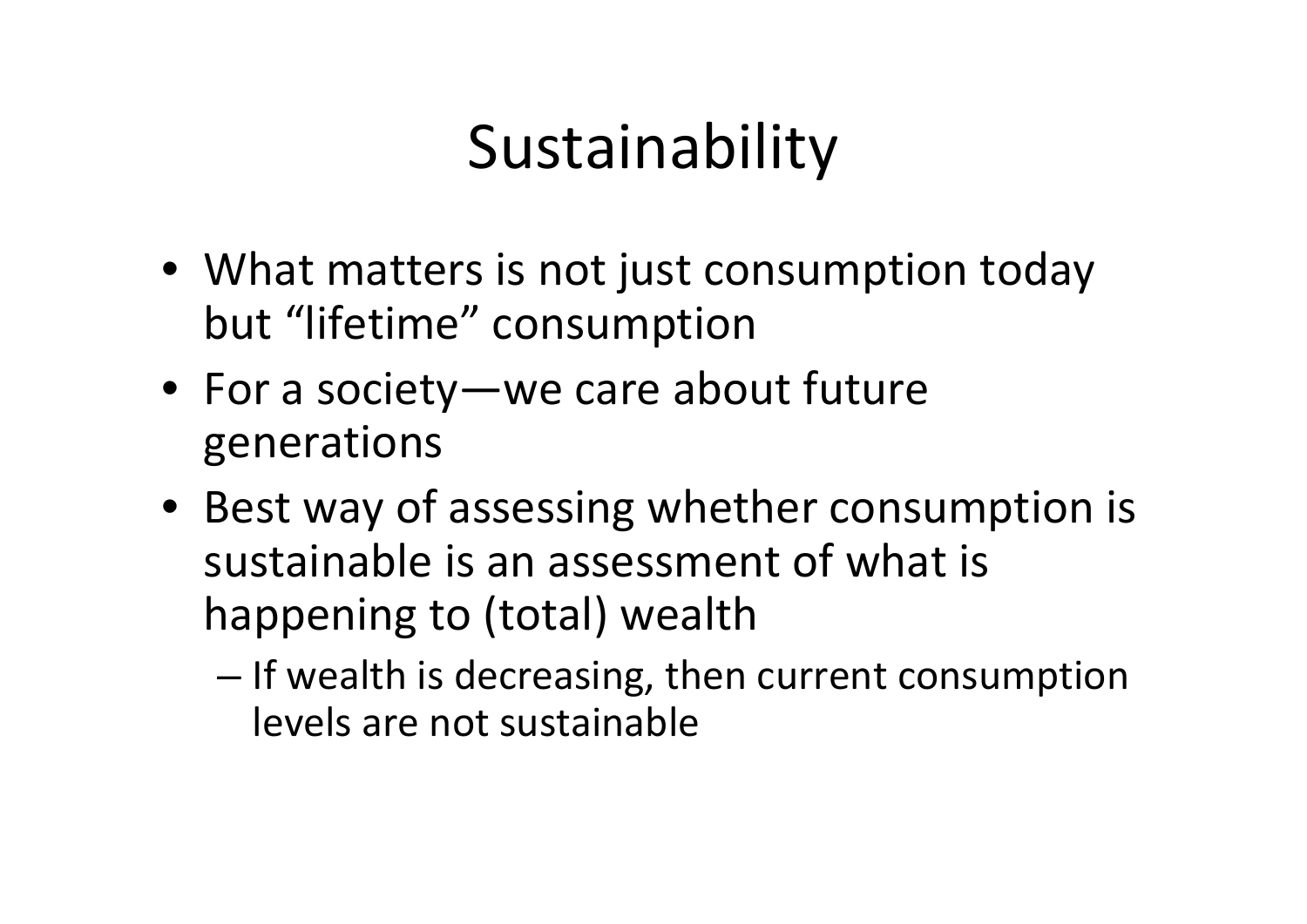- Difficulty is getting <sup>a</sup> full assessment of wealth (especially natural capital) and accurate prices with which to value various assets
	- – We need to value the degradation of the environment, the depletion of natural resources
		- What price should we associate with the using up of the carbon space in the atmosphere?
		- We know that the zero price we currently use is wrong
	- – Which is why we need to include <sup>a</sup> few physical indicators in our "dashboard"